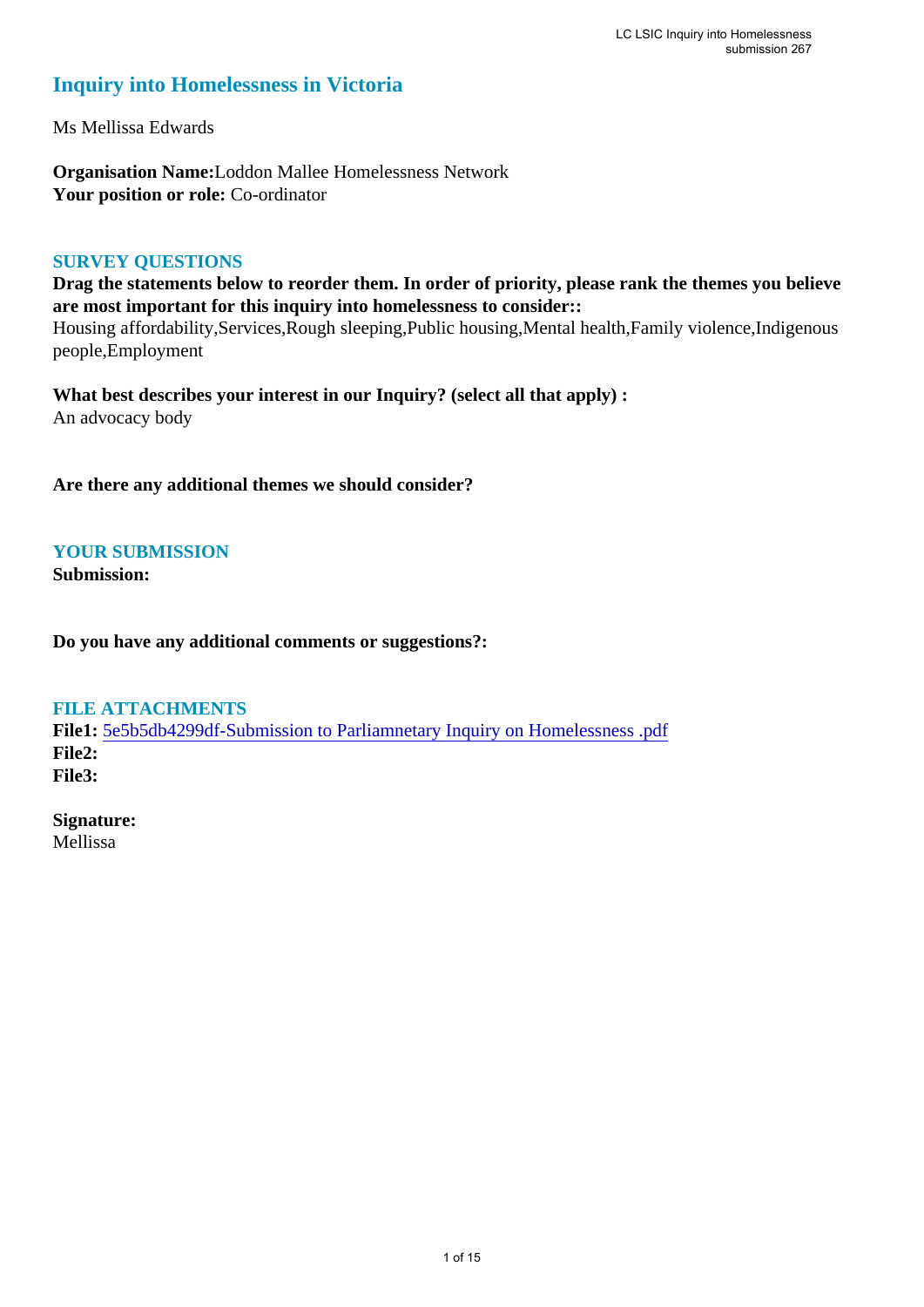## **Introduction**

The Loddon Mallee Homelessness Network comprises sixteen organisations that provide a homelessness response to residents in the ten shires that make up the Loddon Mallee region.

The member organisations vary in size and structure, with some large dedicated homelessness providers and specialist services to smaller programs operating out of multi-disciplinary services. All are funded through Department of Health & Human Services, Specialist Homelessness Services (SHS).

Oftentimes there is a perception that homelessness and housing affordability is less of a problem in rural areas.

The reality is that the social problems experienced here in the Loddon Mallee region are the same. Just like their city counterparts, once people in this region wear out their welcome with family, friends or associates through couch surfing they too become homeless.

Also, there are an uncharted number of people experiencing homelessness who reside in temporary dwellings, tents, caravans and cars on the outskirts of towns, on riverbanks, in bushland and parks, effectively hiding homelessness on a large scale.

In contrast to their city counterparts, the much larger geographic areas result in people being more isolated and because of the limitations of public transport and the costs associated with private transport, it is that much harder to even get to a service to seek support.

In addition, services here in the Loddon Mallee region are stretched and resources are scarce.

Our understanding of homelessness has changed too, whereby it is recognised that although systemic issues such as unaffordable housing and inadequate financial supports are significant drivers of homelessness, trauma has long lasting impacts that contribute to people's inability to maintain housing and this complex causal factor requires a more comprehensive response from homelessness services.

This submission will address issues germane to the social conditions, policy and practices that impact on delivery of services to people experiencing homelessness in the Loddon Mallee region.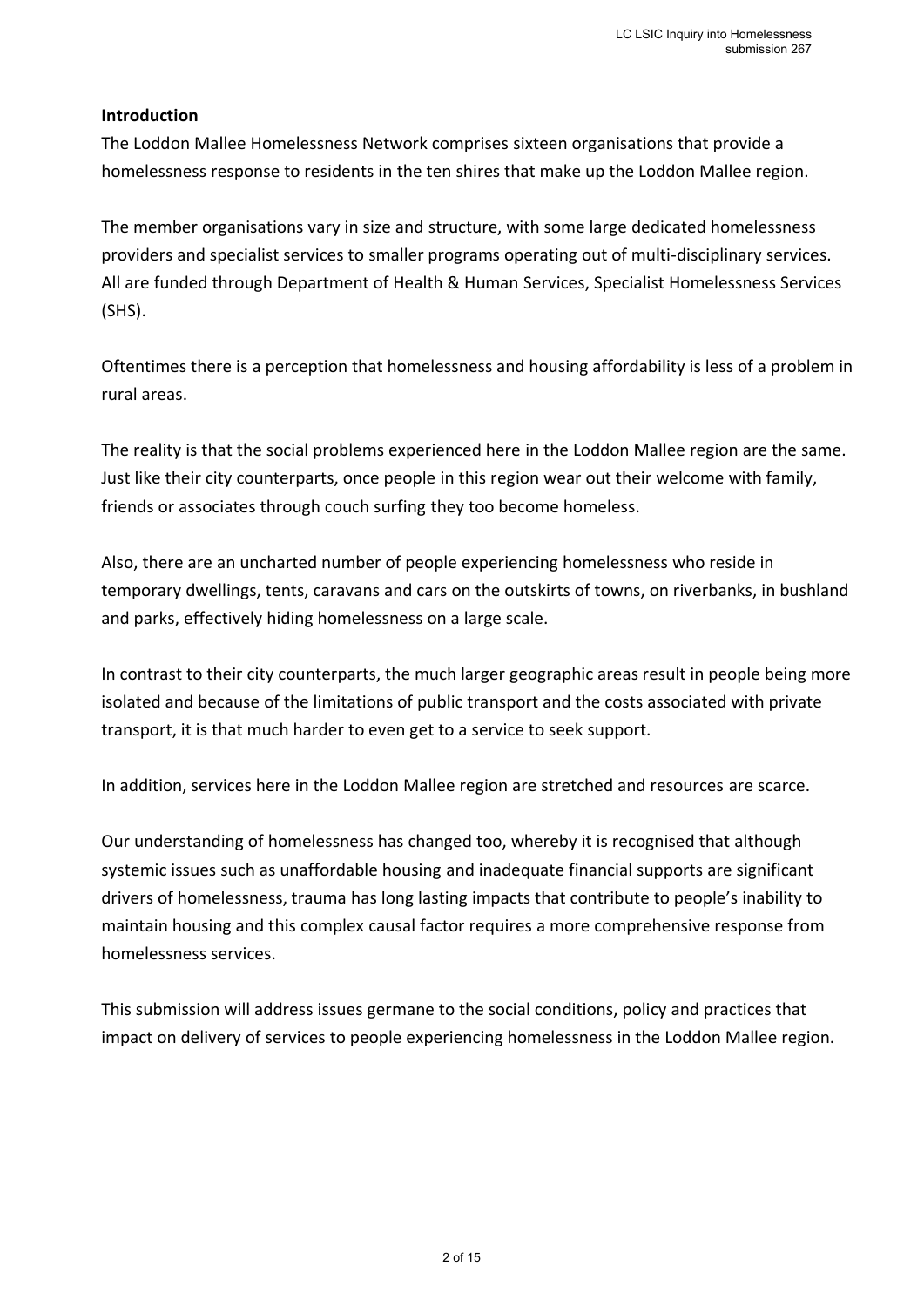# **Housing Affordability**

# Private Rental

There is a significant shortage of affordable housing for all people in the Loddon Mallee region and this is especially hard for people living on fixed or low incomes.

The DHHS Rental Report examined over the period 2015-2019<sup>1</sup> indicate that there is a decline in available affordable private rental properties across all ten Local Government Areas (LGAs) in the Loddon Mallee region.

Noticeably, the small number of affordable rentals available across all LGAs in the Loddon Mallee region represent a small percentage of the property market in comparison to the population of people on fixed and low incomes in across the region, indicating a clear shortfall in affordable housing.

An example of this is that there were approximately 4231 people in Bendigo LGA<sup>2</sup> on Newstart Allowance as at June 2018, while there were just 5 new affordable rental properties in that same quarter<sup>3</sup>.

Examination of affordable housing across all LGAs reveals that in some areas affordable housing is non-existent, signalling greater financial and social inequity in some shires of the Loddon Mallee region.

The DHHS Rental Affordability Index shows that Macedon Ranges Shire has had just one new affordable housing property available annually from 2015 until 2019, while the has not been any affordable one-bedroom properties recorded in the Mount Alexander Shire since 2015.

# Social Housing

The number of priority applicants for Social Housing in Bendigo, Mildura and Swan Hill has increased annually from 2017-2019<sup>4</sup>. Yet, there have been no matching increases social housing stock over the same period.

Because data provided by DHHS about Social Housing applications is only broken down by the area office which manages allocation of properties across a range of townships, it is difficult to determine what areas are most in demand.

However, increased demand for homelessness support across agencies in Echuca, Castlemaine and Kyneton, combined with the significant deficit in affordable housing in those locations, indicates a need for further infrastructure development in those areas outside of the larger centres, Bendigo and Mildura.

<sup>1</sup> DHHS Quarterly Rental Reports, Affordable Lettings for Local Government Areas

<sup>2</sup> ABS LGA data

<sup>3</sup> DDHS Rental Report June quarter 2018

<sup>4</sup> Victorian Homelessness Register social housing applications 2016-2019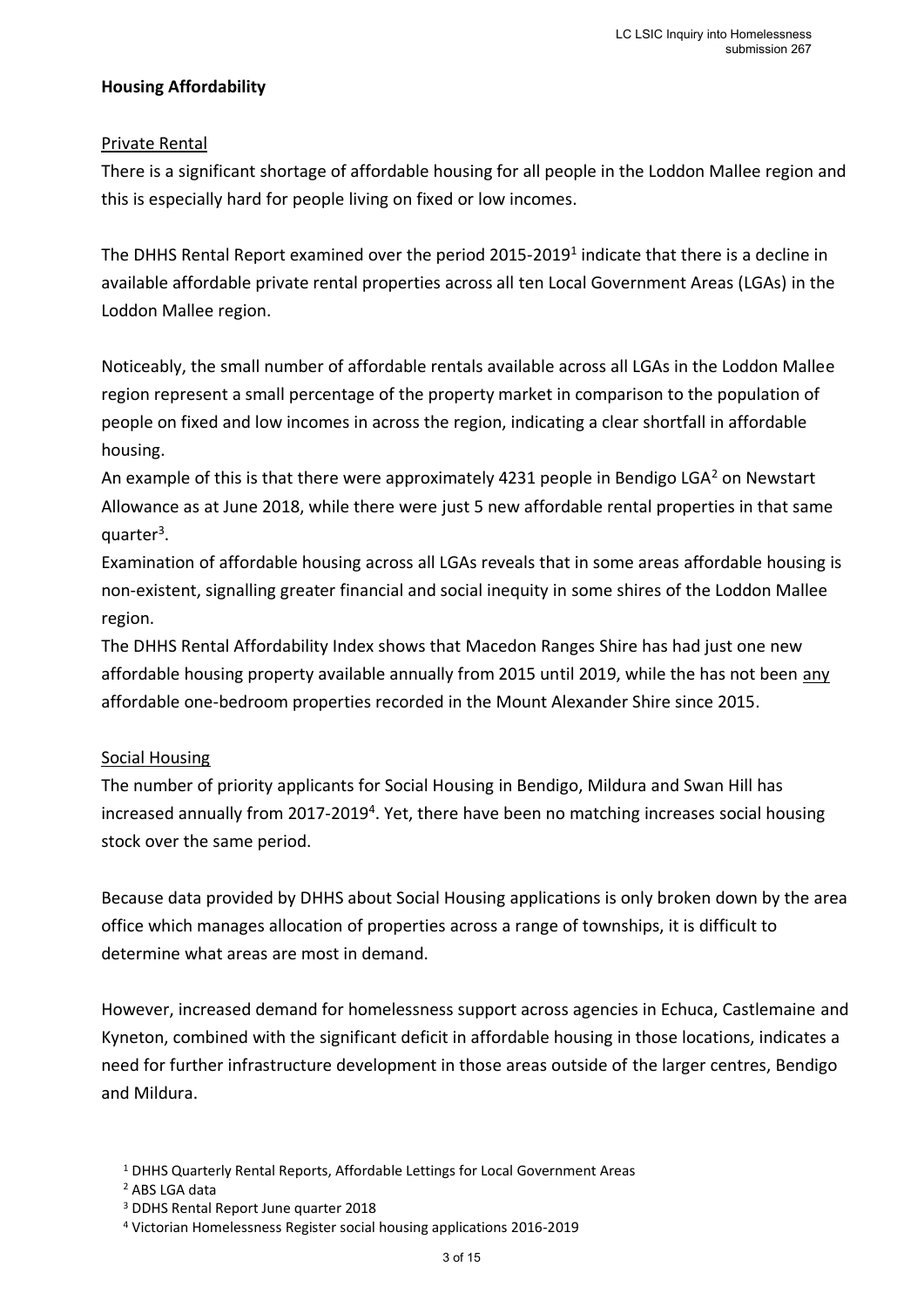#### **Sector Resources**

In discussion with Program Managers and Homelessness Support staff across a range of services in the Loddon Mallee a number of common themes were identified around the limited availability of resources used to respond to people either at risk of becoming homeless or experiencing homelessness.

# Crisis Accommodation

The system for providing crisis accommodation by all services involves support staff brokering accommodation with their local accommodation providers- motels, hotels and caravan parks. This system is constrained both by the availability of funding to pay for accommodation and the pool of accommodation providers willing to accept referral of Specialist Homelessness Services clients.

All SHS program staff identify that they are reduced to brokering accommodation with a minimal number of accommodation providers due to either the provider's perceived reputational risk or actual experience of property damage, socially unacceptable or criminal behaviour of people referred.

This can be a particularly difficult hurdle to overcome in small towns and SHS staff commonly work hard to maintain mutual good will and foster positive relationships with accommodation providers to ensure continued access to accommodation for clients.

However, this already tenuous scenario is then further undermined by the competing demands of business for accommodation providers, particularly where a significant portion of major and smaller town economies are derived from tourism, which then affects both availability and cost of accommodation.

SHS staff are then faced with the prospect that at certain times of the year, during major events, there will be no accommodation available and if accommodation can be located, the rate will be higher to reflect inflation caused by business capitalising on the influx of tourists.

In other cases workers must also contend with large scale infrastructure development or seasonal work in towns, such as road works, wind-farm installation, train line maintenance, which then require large scale of occupation of accommodation by an influx of workers that might continue for weeks or even months.

In the past most services had access to at least one or more caravan parks to provide the temporary accommodation required in crisis situations, however this is no longer an option for the majority of services due to the closure of multiple caravan parks or the move by caravan parks towards a business model that focuses on tourism and work related accommodation. (Attachment A, '*Caravan Park Closures Leave Pensioners Scrambling for Affordable Homes*'.)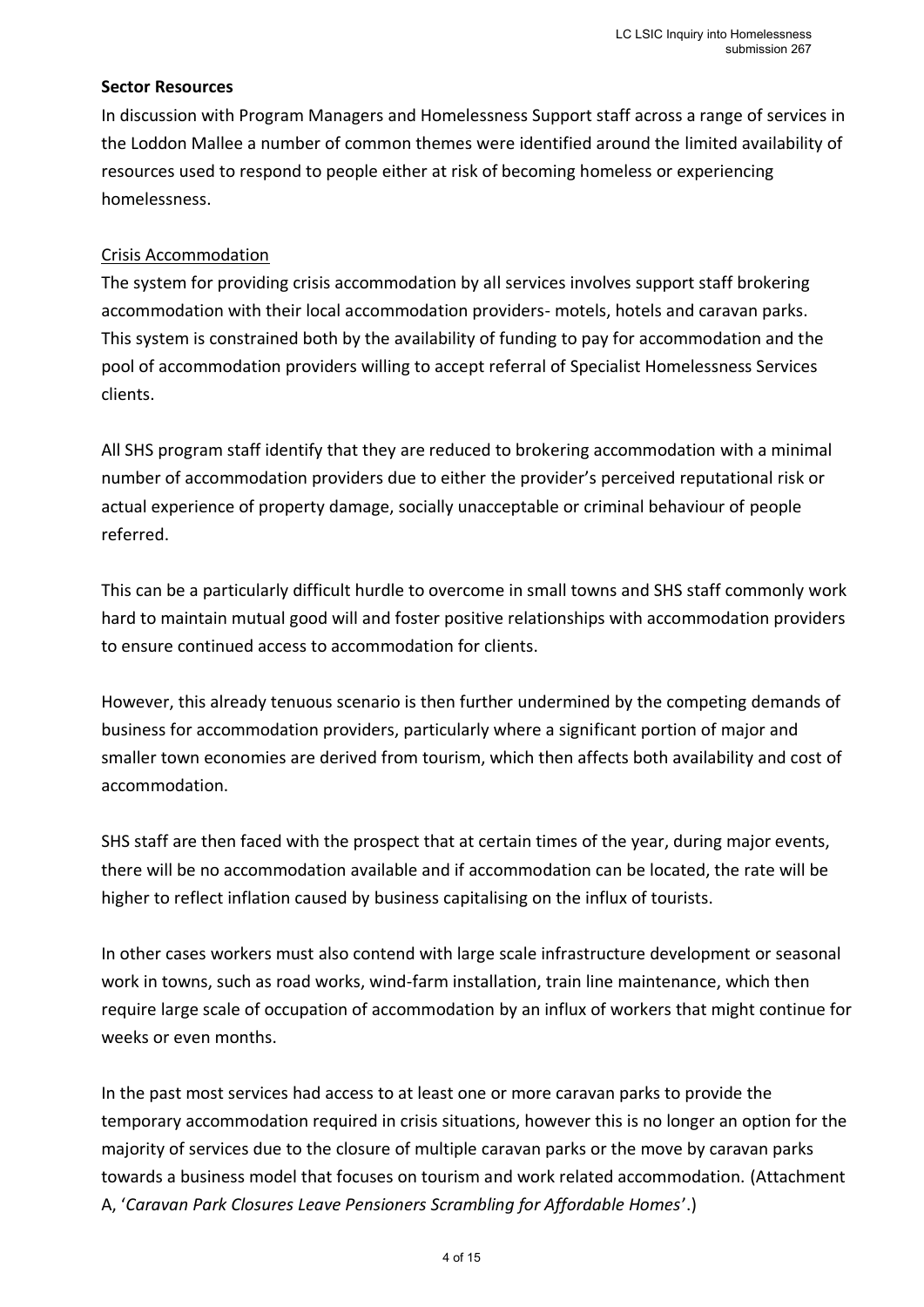The impact of caravan park closures on people already experiencing marginal conditions due to their often-uncertain tenure, has been acknowledged as contributing to the overall increase in the numbers of people experiencing homelessness in Victoria. (Attachment B, '*Compensating Residents Forced Out by Park Closures*'.)

Alongside the loss of caravan parks, there are now very few rooming houses operating in the Loddon Mallee due to the need for providers to comply with stricter maintenance and registration requirements and the increasing competition from online accommodation booking services such as Airhnh.

This has resulted in numerous rooming house closures and although there is often debate in the homelessness sector about the suitability of this type of accommodation, rooming houses have traditionally filled a need and their absence has also contributed to the increase in homelessness. (Attachment C, '*Rooming House Closed*'.)

In addition to the difficulties in finding crisis accommodation, the two main funding options-Housing Establishment Funds or Flexible Support Packages, are a finite resource for agencies that must also be used to pay for a range of other client needs, so paying for accommodation is a very short term response at best and when those funds are expended, no emergency accommodation can be provided by the service and the person is once again homeless.

# Transitional Housing

All services identified a lack of available transitional accommodation managed by community housing providers. The reasons for this are twofold. Firstly, there is simply not enough transitional housing. Secondly, a shortage of available affordable private rental properties and the high number of people already on the social housing waiting list results in tenure of transitional housing stretching out for months and years, because tenants have nowhere to go.

# Workforce Capability

The inability to provide either crisis accommodation or transitional housing, preparatory to people then being able to access long term accommodation not only leaves a significant gap in services, it has a cumulative negative effect on workers at the front line of service provision, that contributes to worker burnout and turnover of staff. The lack of resources also results in high levels of client dissatisfaction sometimes expressed in verbal abuse of staff, further impacting of worker wellbeing and morale.

In rural areas the loss of staff in small homelessness programs is compounded by the difficulties inherent in recruitment into roles, due to the scarcity of appropriately qualified and experienced workers. The extended time taken to recruit new workers then has a knock-on effect to existing workers left to deal with an increased workload and complex service response tasks.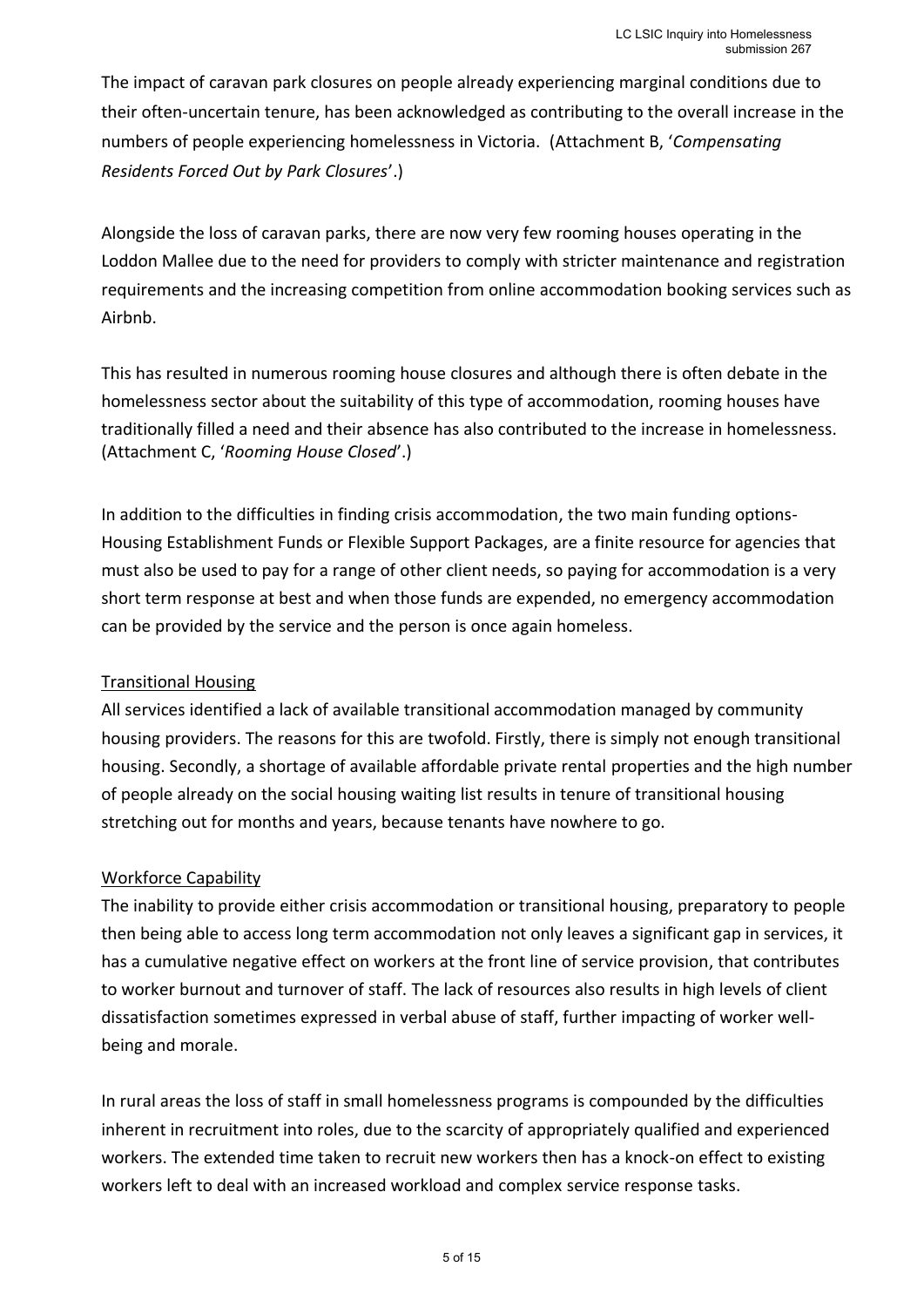An important element in supporting workers to effectively address the complex scenarios presented by people seeking assistance is provision of tailored training and education.

However, the majority of specific SHS training is provided through Wodonga Institute of TAFE in Melbourne and therefore costly to attend in respect of travel, possible overnight accommodation and the lack of backfill support in the worker's absence.

At present DHHS has a training travel and accommodation cost reimbursement scheme, however the restrictions on workers around eligibility means that the vast majority of SHS workers in the Loddon Mallee do not qualify. (Attachment D, '*DHHS Specialist Homelessness Sector Training Reimbursement Policy*'.)

### **Systemic Impacts**

Outside of the major systemic contributors of economic policy influencing the housing market across both private and government accommodation, resulting in a scarcity of bricks and mortar resources, there are a number of other systems issues that are contributing to the housing crisis.

### Regional Population Growth

The State Government Regional Centres of the Future Program is aimed at equalising population growth throughout the state, rather than being focused just on the Melbourne metropolitan area. The predicted expansion of population will mean growth for Mildura, Bendigo, Kyneton, Echuca, Castlemaine and Swan Hill<sup>5</sup> and all of these towns currently have organisations that provide a homelessness response.

Given the increasing demand on these services at present, there needs to be a matching increase in homelessness support services and material resources.

#### Inadequate Centrelink Benefits

The issue of Centrelink benefits (particularly Youth Allowance and Newstart) not keeping up with the cost of living has been raised in a range of forums already and is currently the subject of a Federal Parliamentary inquiry, so needs no further discussion here, other than to underscore its complete inadequacy in assisting people, but rather being a tool to keep them in poverty.

#### Care Leavers

There are a significant number of young people regularly leaving care, who without required support end up in the homelessness system, indicating that the issue could readily be addressed through preventative programs and is evidenced by existing services such as Home Stretch.

<sup>&</sup>lt;sup>5</sup> Loddon Mallee North and Loddon Mallee South Regional Growth Plan at [www.dtpli.vic.gov.au](http://www.dtpli.vic.gov.au/)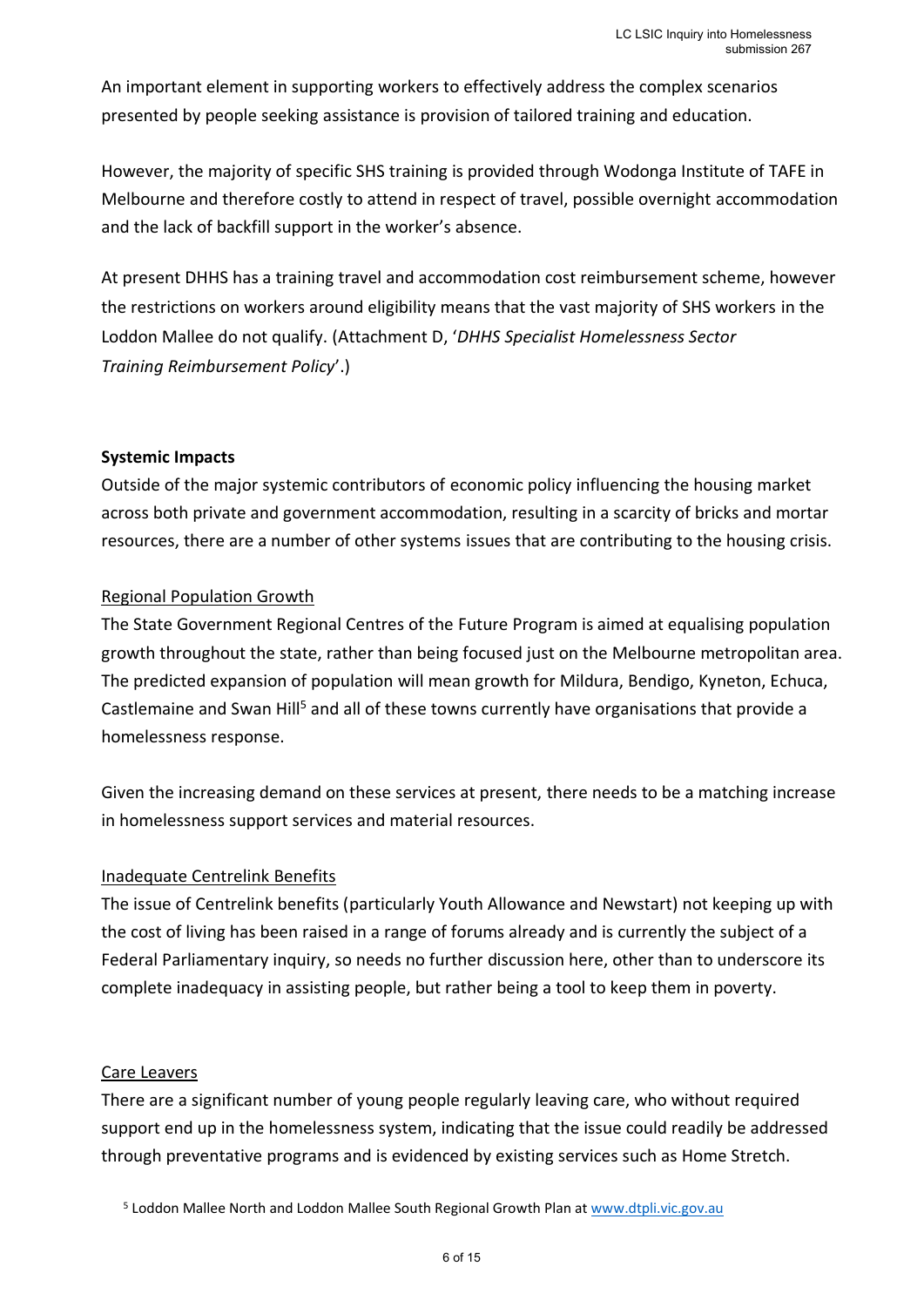### Women's Economic Disadvantage

One of the fastest growing cohorts of people experiencing homelessness and housing crisis is older women<sup>6</sup>.

This issue is well documented with an established link to wage inequity as a key contributor to women experiencing homelessness and many solutions to the current issues focus on expansion to existing homelessness programs, awareness raising and alternative models of housing finance<sup>7</sup>. However, what appears is not so well promoted is the need to address to address the gender pay gap for women that are currently working as a means to prevent future homelessness.

### Program Funding

The short cycle of funding for established homelessness support programs creates uncertainty for agencies and program staff and this combined with shortfalls in funding due to increased demand on services, makes it difficult for agencies to provide the best possible response to people experiencing housing crisis and homelessness. <sup>8</sup>

Furthermore, inadequate governmental policy and funding arrangements at both the federal and state levels must be urgently addressed and there needs to be an acknowledgment that the increased distance required for service coverage and program management in rural areas comes at a greater financial cost to agencies.

# Program Support

One of the difficulties inherent in advocating for more housing is evidencing the assertion that homelessness is on the rise. At present the is an over-reliance on ABS data to demonstrate levels of homelessness, when this forms only part of the overall picture of the real levels of homelessness experienced by people in Australia.

Here in Victoria we have the SHIP (Social Housing Information Platform) data collection system, initiated by DHHS and used by the majority of Specialist Homelessness Services for reporting to the Australian Institute of Health and Welfare.

Although this data collection system has been in place for a number of years now, it is only relatively recently that DHHS has been releasing data back to organisations to provide a clearer picture of presentations to SHS programs.

Alongside this obvious gap in creating a more nuanced understanding of homelessness, is the fact that internal DHHS homelessness support programs have decreased significantly in staffing levels as the result of rolling restructures, which has had the net effect of erasing knowledge of homelessness systems, structures and policy, and undermines relationship building, coordination and communication with the homelessness sector

<sup>6</sup> Women and Homelessness, Council to Homeless Persons a[t http://chp.org.au/homelessness/](http://chp.org.au/homelessness/)

<sup>7</sup> Older Women's Risk of Homelessness: Background Paper at [https://www.humanrights.gov.au/our-work/age](https://www.humanrights.gov.au/our-work/age-discrimination/projects/risk-homelessness-older-women)[discrimination/projects/risk-homelessness-older-women](https://www.humanrights.gov.au/our-work/age-discrimination/projects/risk-homelessness-older-women)

<sup>&</sup>lt;sup>8</sup> A Fairer Funding and Service Agreement: VCOSS report to the service agreement working group, 2019. <https://vcoss.org.au/wp-content/uploads/2019/05/VCOSS-A-Fairer-Funding-and-Service-Agreement-2019.pdf>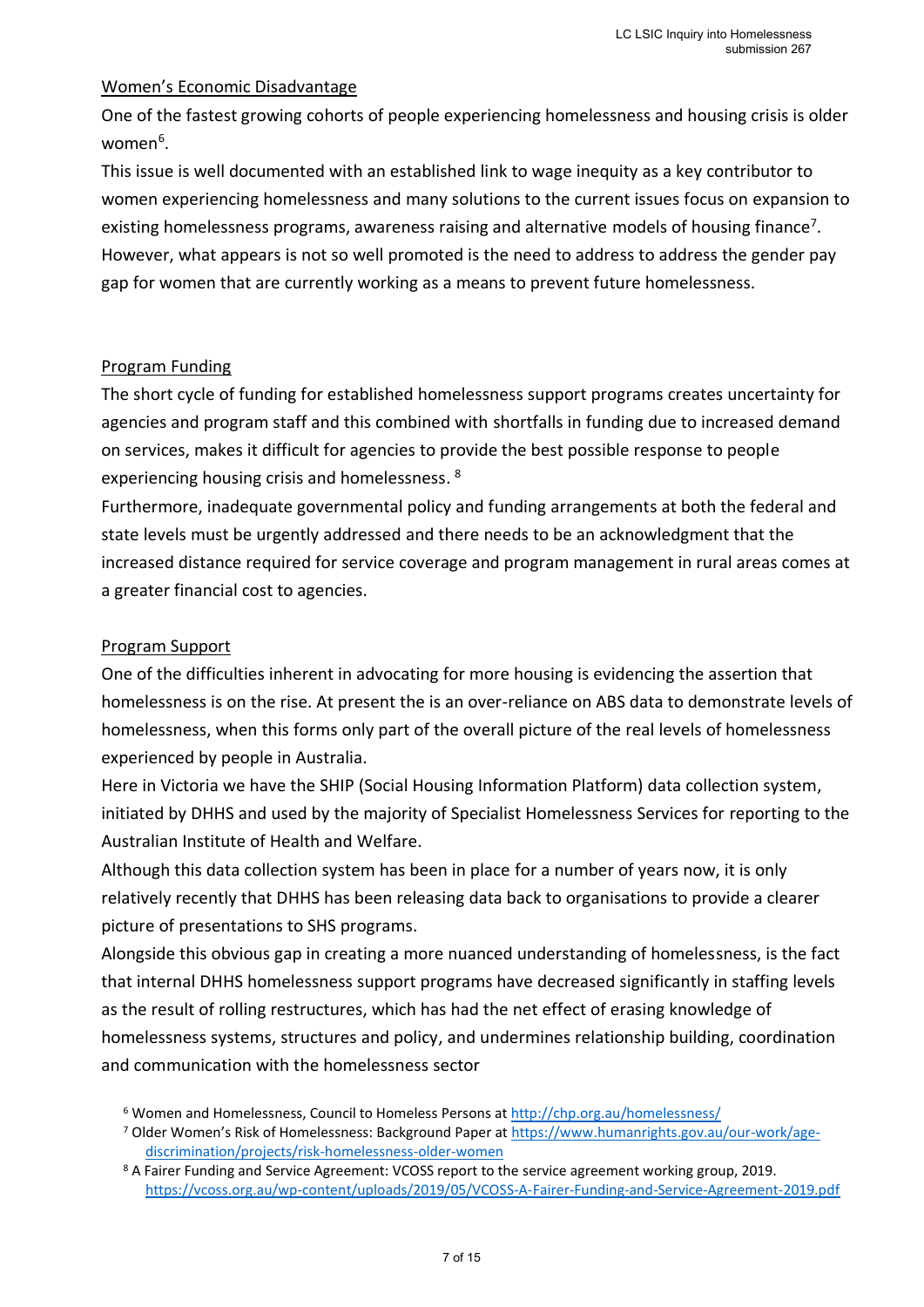#### **What is Working**

The homelessness service sector has a range of current programs that provide appropriate and successful responses to housing crisis and homelessness.

It is widely acknowledged that a quick response, backed up with access to financial, infrastructure and staff resources, minimises the traumatic impacts of exposure to homelessness and helps to prevent re-entry into the homelessness system.

### Private Rental Assistance Program

This program meets needs quickly by assisting people to move into the private rental market and then by supporting them to sustain housing long-term, however the program needs to have secure recurrent funding.

### Bond Loan Scheme

Also assisting people to move into the private rental market, however this is hampered due to the increased cost of private rental but may work well again if the relevant Centrelink benefits are increased, to enable an increase in the amount of rent paid.

### Sidney Myer Haven Program

This local program, managed by Haven; Home Safe supports people on a transitional basis with not only community housing accommodation, but ongoing support to enable people to develop skills that will support them to maintain housing in the long-term.

# Wintringham Supported Accommodation

Wintringham provides a homelessness and housing response to people aged 50 and over, with properties in this region at Maryborough and Castlemaine.

Workers support people in housing crisis in an ongoing way, along with support once they are housed in Wintringham housing or other accommodation.

#### **What Will Help Now**

Aside from the abovementioned, there are numerous programs that work well as response mechanism and would work even better if they were more adequately funded on a recurring basis, which will of course require and ongoing program and policy commitment.

#### **Existing Program Expansion**

Expansion of the aforementioned programs or similar programs that provide a rapid and ongoing response to not only meet the needs of people in crisis, but to ensure that they do not re-enter the homelessness service system by providing appropriate support, skill development and education.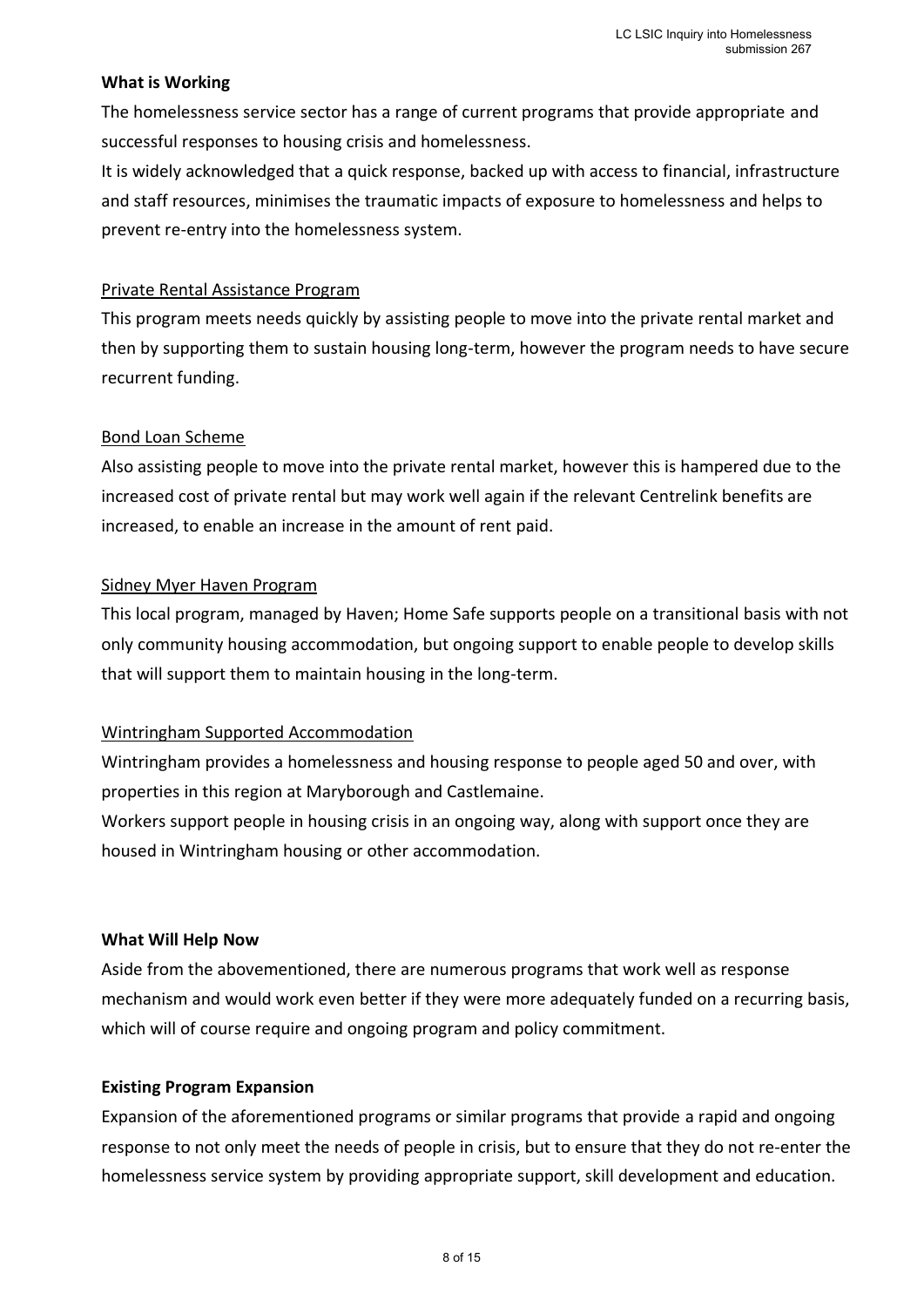### **Increased Social and Community Housing**

More funding allocated to building social and community housing to address crisis situations, transitional support and long-term sustainable housing needs, particularly in Bendigo, Castlemaine, Echuca, Kyneton, Maryborough, Mildura and Swan Hill.

#### **Workforce Capacity**

Accessible, relevant and accredited training for rural workers to address the complexities of situations that they are faced with that is provided locally or funded to enable access to metropolitan based training.

### **Increased Material Aid and Emergency Accommodation Funding**

Increases in Housing Establishment Funding and Flexible Package Funding programs to ensure that a quick and tailored response is available to people in need and keeps pace with the rising cost of accommodation and material goods, alongside the increase numbers of people seeking assistance.

#### **Summary**

In closing, it is hoped that by presenting a picture of the specific social and economic conditions contributing to homelessness and impacting on SHS program provision in this region, the Loddon Mallee will not only be viewed as vastly different to metropolitan Victoria, but also just as important, when considering how homelessness and its effects on the lives of Victorians should be addressed now and into the future.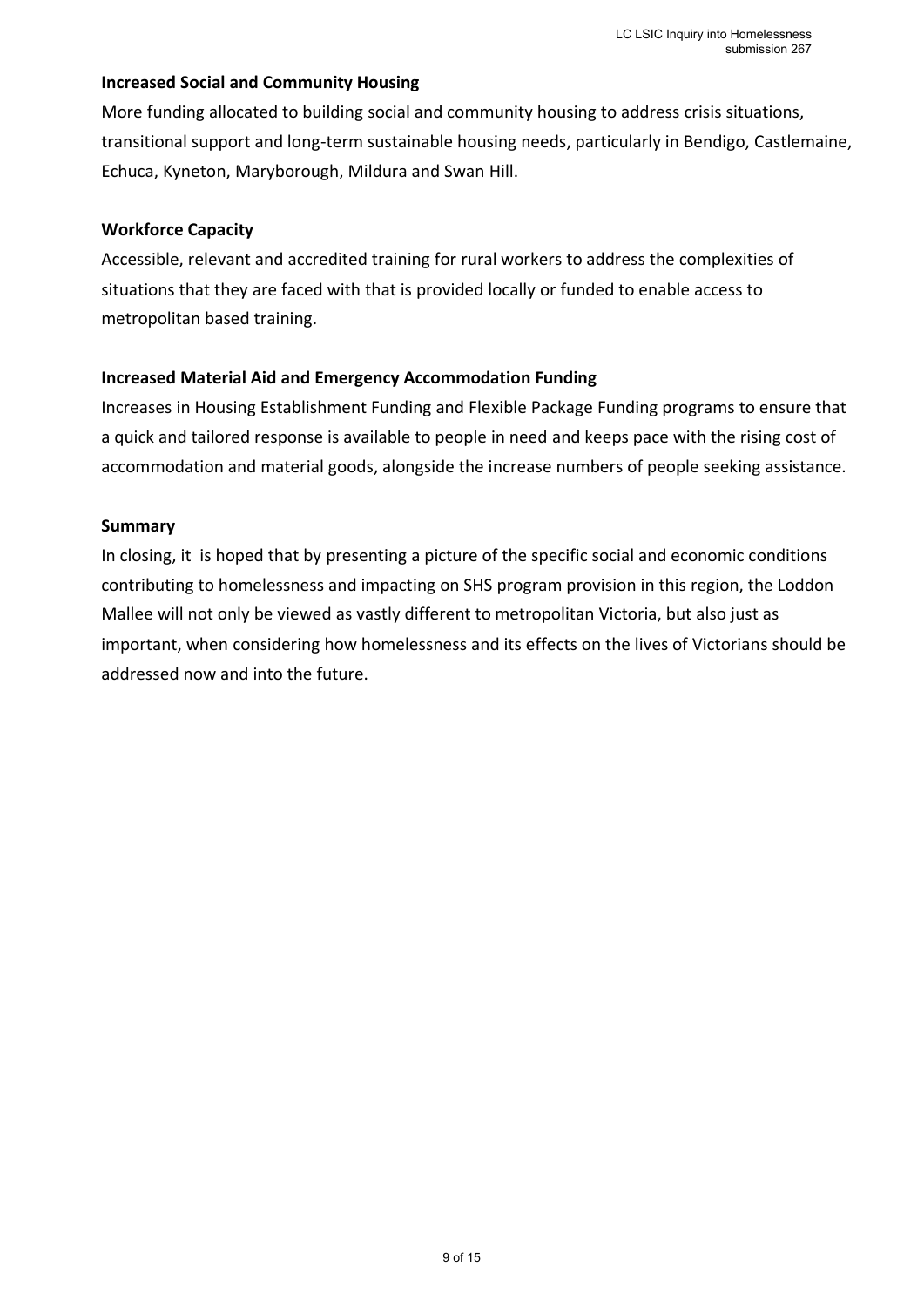#### **Attachment A**

#### **Caravan Park Closures Leave Pensioners Scrambling for Affordable Homes**

ABC News Breakfast By James Hancock

Updated 22 Nov 2018, 1:56pm

Across the country caravan parks are closing down, leaving many residents who turned to them as a place of last resort now scrambling for new affordable homes.

Peter Morris and Wayne Iremonger are among the latest facing an uncertain future, and time is running out for the neighbours.

The pensioners are living at the Capel Caravan Park, south of Melbourne, which is set to close in at least a year.

Mr Iremonger has looked around and more than 20 other caravan parks in the area are full.

"There's nowhere for us to go," he said. The men rely on the age pension of a little over \$400 a week, and through divorce and unfortunate financial circumstances their situation has become dire.

"I just couldn't afford anywhere else," Mr Morris said.

Three years ago, Mr Morris found a home he could afford.

The former cabinet maker spent \$12,000 doing up a rundown caravan. It now costs him about \$120 a week to lease a powered site at the park. "It's terrible," he said. "Everyone there is in the same boat, there's people depressed there."

In December last year, residents got a letter from the caravan park operator saying it had been sold and they had a "minimum of a further two years" to live at the park.

"Future plans for the park" are being considered, the letter said. The park manager declined to comment on the closure.

The clock is now ticking for residents to be out by next Christmas. "There's a developer that's bought it," Mr Iremonger said. "He wants to develop it into a village, a retirement village."

A village the retired 67-year-old cannot afford to buy into. "When you get a pension ... there's not a lot of options for you."

What is happening in Victoria is just a small example of a much bigger issue.

Australians with first-hand experience of homelessness tell ABC Open what it's like living without a permanent home and what needs to change to get people off the streets.

Homelessness is on the rise nationally, and it will come as no surprise that a lack of affordable housing is part of the problem.

With property prices soaring in recent years, more people are competing for a shrinking pool of cheaper rentals.

The Council to Homeless Persons (CHP) warns affordable options are drying up.

"We're seeing hundreds and hundreds of people turfed out of caravan parks, rooming houses, other marginal accommodation every year," CHP CEO Jenny Smith said.

On the Mornington Peninsula, the council's analysis shows pensioners could not afford to rent a onebedroom property. That is bad news for Mr Iremonger and Mr Morris.

Making matters worse, Ms Smith said at least six caravan parks have recently closed in Victoria, with each one sheltering up to 200 people.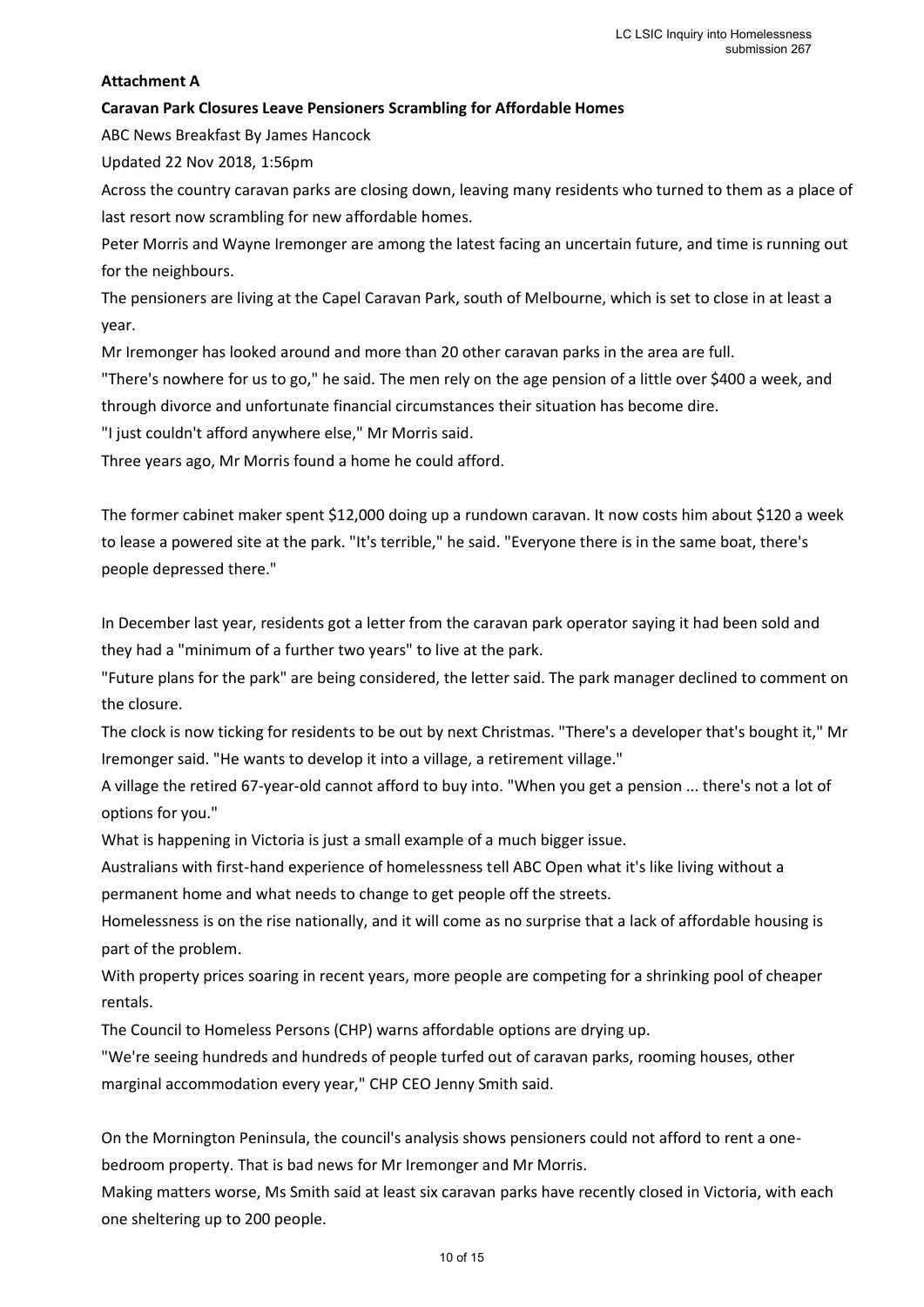The solution, in Mr Iremonger's eyes, is for government to make public land available for affordable housing.

He has suggested several local sites the council has rejected as "not suitable".

In the bigger picture, Ms Smith recommends a swag of changes, including scrapping investor tax breaks.

"So that we're not making housing a commodity — we don't think of it as shelter anymore," she said.

In the meantime, Mr Morris has signed up for public housing. The wait will likely be long, with more than 80,000 people on the list.

[https://www.abc.net.au/news/2018-11-22/caravan-park-closure-leaves-pensioners-seeking-affordable](https://www.abc.net.au/news/2018-11-22/caravan-park-closure-leaves-pensioners-seeking-affordable-homes/10503926)[homes/10503926](https://www.abc.net.au/news/2018-11-22/caravan-park-closure-leaves-pensioners-seeking-affordable-homes/10503926)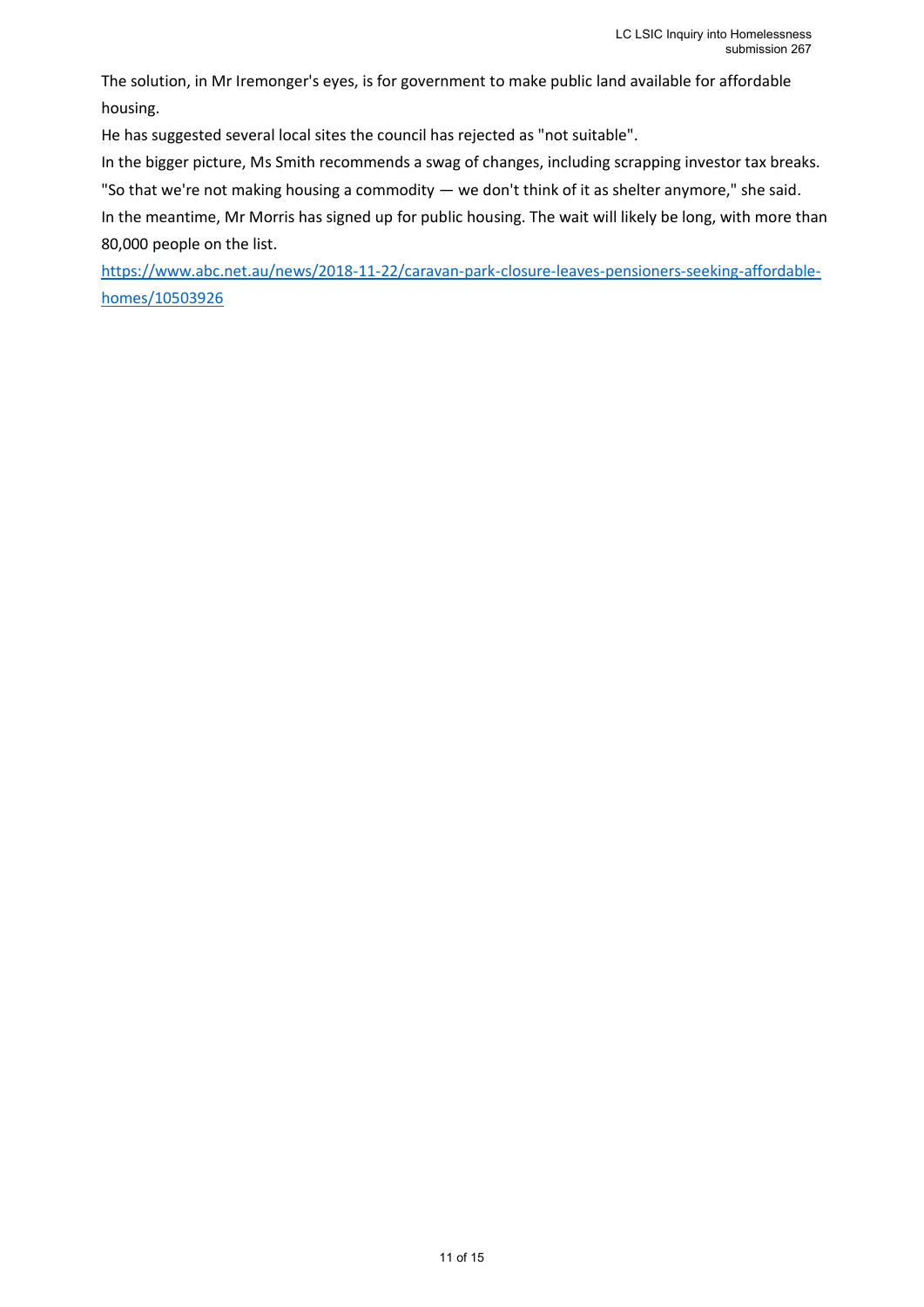#### **Attachment B**

#### **Compensating Residents Forced Out by Park Closures**

Minister for Consumer Affairs, Gaming and Liquor Regulation

5 April 2019

Consumer affairs

Media Release

The Andrews Labor Government is making life easier for caravan and residential park residents, who now may be eligible to receive compensation in the event of a park closure, under new reforms coming into effect today.

There has been a spate of park closures in the past few years, often leaving the state's most vulnerable people facing homelessness.

Under the changes to the Residential Tenancies Act 1997, if a park is due to be closed, park owners must apply to the Victorian Civil and Administrative Tribunal (VCAT) to determine the compensation payable to residents who own fixed dwellings in the park.

The amount of compensation an eligible resident is to receive will cover reasonable relocation costs if their dwelling is going to be moved, or compensation for loss of residency if the dwelling is not going to be relocated.

Previously, operators did not have to provide compensation to residents of caravan parks, who were often left vulnerable by a closure because they had invested their savings into fixed dwellings that are very costly or impossible to relocate.

Park operators who lease the land on which the caravan or residential park is located will not be required to apply to VCAT or be liable to pay compensation if the park closure is due to the head lease ending.

Other reforms include laws enabling the suppression of addresses of certain crisis accommodation from the public Rooming House Register, which will improve protection and support for family violence victims living in residential rental housing.

A new tenancy agreement for long-term leases will also commence today, providing additional benefits for tenants and landlords renting for more than five years.

A package of more than 130 rental reforms passed the Parliament in September 2018, with the changes to come into force progressively by 1 July 2020.

Quotes attributable to Minister for Consumer Affairs Marlene Kairouz

"This is about ensuring some of the state's most vulnerable aren't left homeless and out of pocket because of changes outside their control."

"If a park is closing, owners will now have to provide compensation to eligible residents for the loss of residency or relocation costs."

"We're also supporting family violence victims by restricting details of crisis accommodation so their addresses are not publicly available."

Quote attributable to Minister for Prevention of Family Violence Gabrielle Williams

"Everyone deserves to feel safe in their own home — it's only right that details of crisis accommodation will now be restricted to protect people who have experienced family violence."

<https://www.premier.vic.gov.au/compensating-residents-forced-out-by-park-closures/>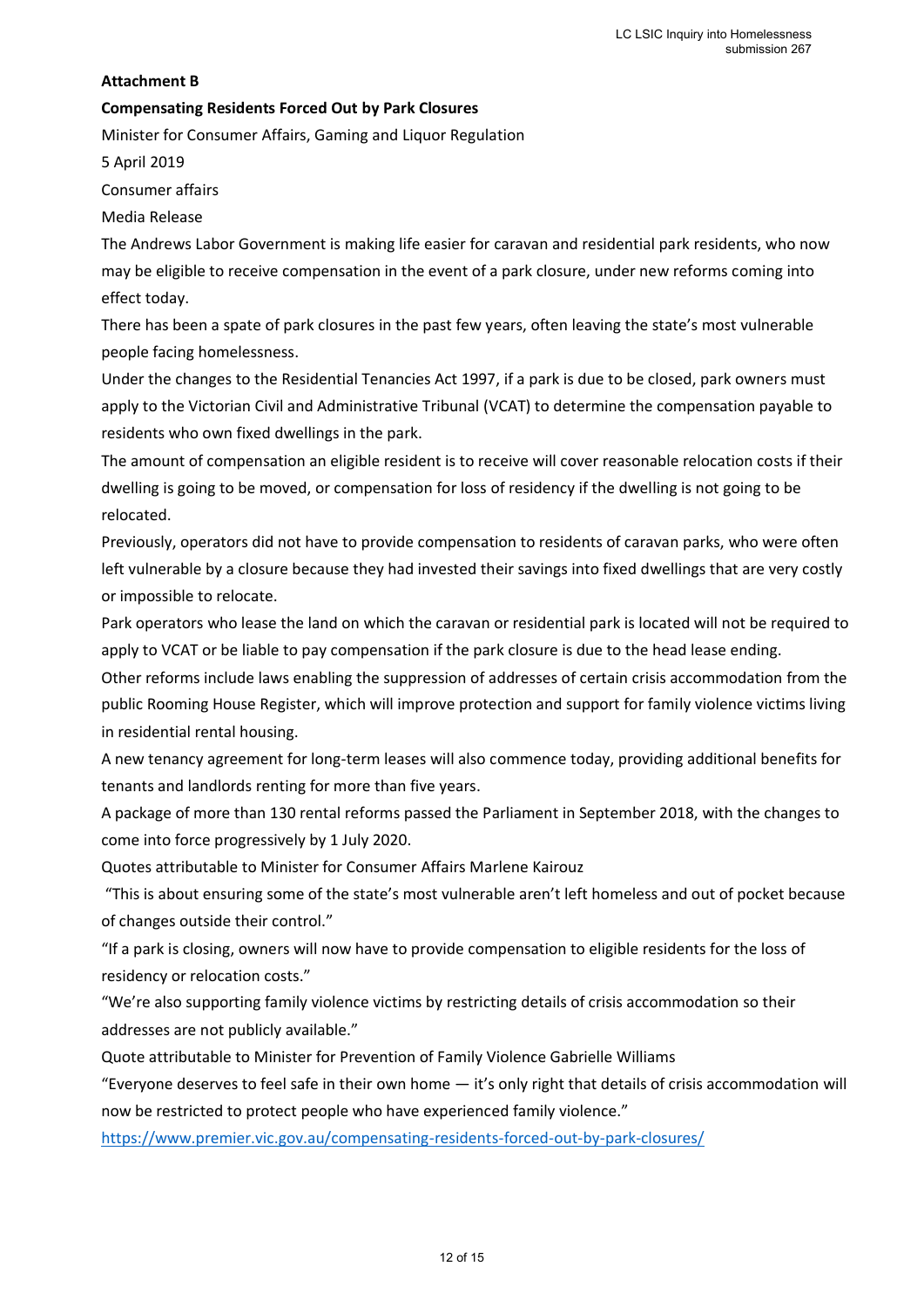#### **Attachment C**

#### **Rooming House Closed**

Sep 27, 2018

The former rooming house at 117 Mitchell Street.

A HALFWAY house at the top of Mitchell Street has closed and is unlikely to resume the role as a refuge or source of affordable accommodation in Bendigo without work to make it comply with registered standards. The property at 117 Mitchell Street is owned by the Department of Health and Human Services, and has been a rooming house for more than 25 years.

The department has said the house is not for sale, but local real estate agents in Bendigo have the building on their radar, given its prime location and size.

The heritage building has 12 bedrooms and is in a precinct prized for its proximity to the Bendigo Railway Station, retailers and within walking distance of the city centre.

It looks down over Bendigo's central heritage buildings.

"The department is in the process of assessing the future use of the property, since the contract with Community Housing Victoria Limited ended in July," a DHHS spokesperson said.

"The property at 117 Mitchell Street, Bendigo, is not currently for sale."

Community Housing Victoria is a not-for-profit manager of housing services in Australia, Chile and East Timor.

Shari McPhail, the organisation's Victorian manager, confirmed it had managed the Mitchell Street house for more than two decades.

"Community Housing Ltd was the long-term manager of this rooming house on behalf of DHHS which has been a fantastic resource for the local community for over two decades," Ms McPhail said.

"Over time it has needed to have significant refurbishment to bring it up to standard to retain it as a rooming

house and we handed it back to the Director of Housing as it no longer met habitation standards." There is a public register that lists all rooming houses within a local government area that comply with minimum standards for privacy, security, safety and amenity, and tenants are advised to check that a rooming house is registered before signing an agreement or moving in.

A rooming house is a building where one or more rooms are available to rent, and four or more people in total can occupy those rooms.

"The decision whether to invest such resources for refurbishment or to sell and re-invest in other housing is with the owner, the Director of Housing," Ms McPhail said.

"We are not aware of the sale of the said property but we hope that the government would make an investment in replacing it with new social housing in Bendigo that would be a great outcome for the local community and the wider Bendigo region.

"We have an ongoing relationship with the department and would be open to working with them on possible

solutions."

[https://chl.org.au/wp-content/uploads/Rooming-house-closed\\_Bendigo-weekly.pdf](https://chl.org.au/wp-content/uploads/Rooming-house-closed_Bendigo-weekly.pdf)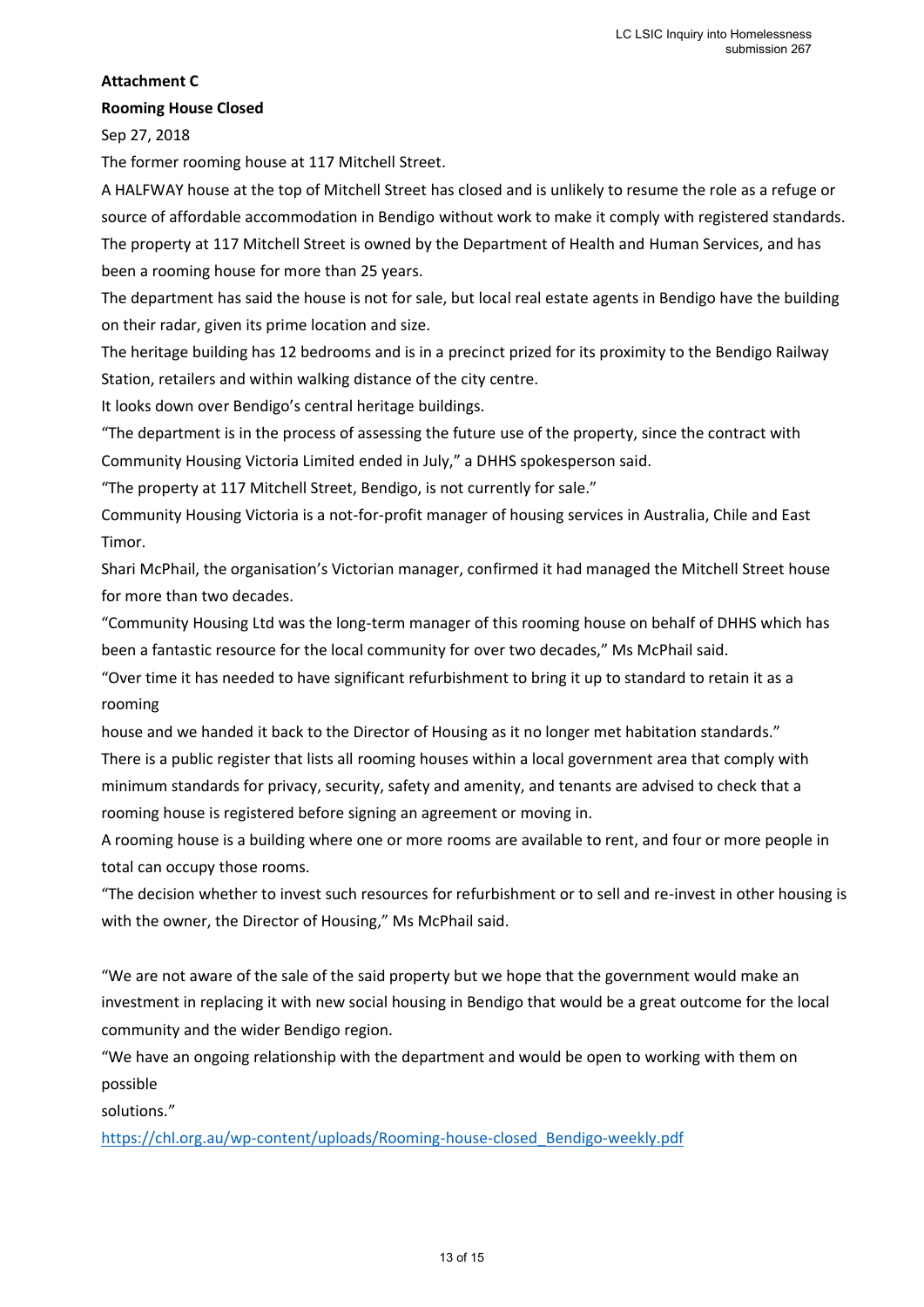#### **Attachment D**

DHHS Specialist Homelessness Sector

#### **Training Reimbursement Policy**

REIMBURSEMENTS FOR SHS TRAINING CALENDAR LISTED EVENTS ONLY

The Department of Health and Human Services training reimbursement policy is for rural and crisis accommodation staff in Specialist Homelessness Sector funded agencies to access learning and development opportunities. Reimbursements are limited to staff whose position is funded through the Department's service agreements. Generally, these workers are employed in one of the following funded programs:

- Transitional Housing Manager (THM)
- Community Managed Housing
- Housing Information & Referral (HIR)
- Homelessness Assistance Programs
- Family Violence Programs
- Social Housing Advocacy and Support Program
- Indigenous Tenancies at Risk

The reimbursement rates assist rural staff that need to travel longer distances to attend training; and for rostered staff in 24 hour crisis support services.

#### **Criteria**

Agencies need to be aware of the following criteria for reimbursements: Inclusions

- A minimum distance of 200km one way applies to all travel, accommodation and meals reimbursements.
- Agencies MUST claim on behalf of the worker. Agencies should reimburse staff immediately for out of
- pocket expenses incurred for travel, accommodation and meal expenses.
- A Tax Invoice MUST accompany the relevant claim form/s.
- All claims MUST be approved by a manager/board member.
- Reimbursements are limited to maximum rates only.
- Receipts must be attached for all accommodation, travel and meals.

#### **Exclusions**

- Reimbursement for private car travel is no longer available.
- There is no reimbursement for expenditure on alcohol, mini bar, in-house movies or vehicle parking.

• Prior approval for accommodation, travel & meals is not required for claiming costs associated with events on the standard training calendar – Wodonga TAFE.

• Under normal circumstances the maximum amount reimbursable for a single event will not exceed \$500, regardless of the number of claimants.

• Due to very high purchasing costs, reimbursements will not be available for costs associated in attending Certificate and Diploma courses.

• Any workshop fees charged by a training provider (i.e. \$44 for SHS courses) will not be reimbursed.

• Claims for relief staff in crisis support services must include a Relief Staff Verification Form.

Reimbursement Rates

24 Hr Crisis Accommodation Backfill: Maximum \$200 per day

Accommodation: Maximum \$150 (metro) p/n \$110 (rural) p/n

Meals: Maximum \$40 (metro) \$31 (rural)